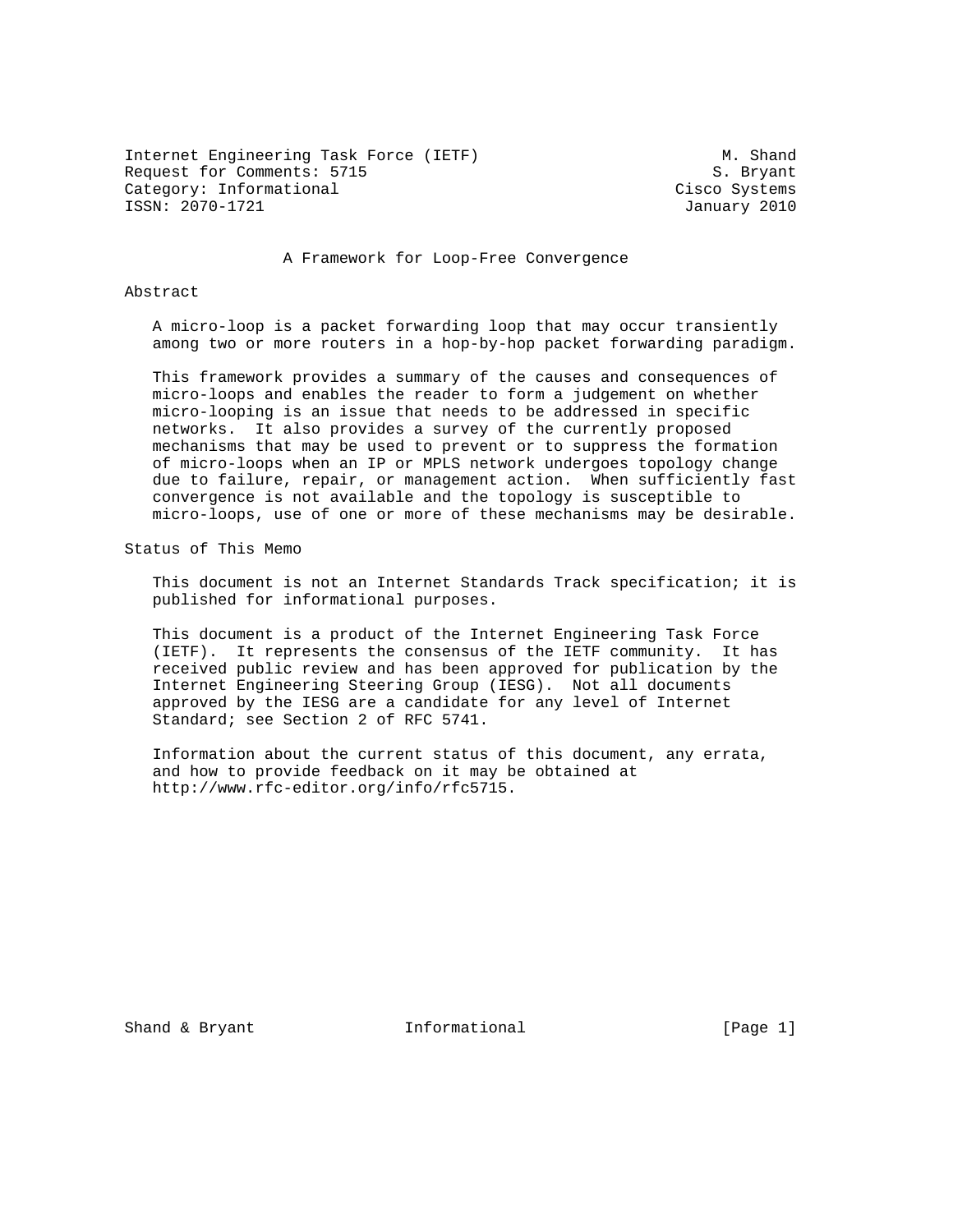# Copyright Notice

 Copyright (c) 2010 IETF Trust and the persons identified as the document authors. All rights reserved.

 This document is subject to BCP 78 and the IETF Trust's Legal Provisions Relating to IETF Documents

 (http://trustee.ietf.org/license-info) in effect on the date of publication of this document. Please review these documents carefully, as they describe your rights and restrictions with respect to this document. Code Components extracted from this document must include Simplified BSD License text as described in Section 4.e of the Trust Legal Provisions and are provided without warranty as described in the Simplified BSD License.

# Table of Contents

| 2.1                                                |  |
|----------------------------------------------------|--|
| $\overline{3}$ .                                   |  |
|                                                    |  |
|                                                    |  |
|                                                    |  |
|                                                    |  |
|                                                    |  |
| 6.1. Incremental Cost Advertisement 10             |  |
|                                                    |  |
|                                                    |  |
|                                                    |  |
|                                                    |  |
|                                                    |  |
|                                                    |  |
|                                                    |  |
| 7. Using PLSN in Conjunction with Other Methods 18 |  |
| 8.                                                 |  |
|                                                    |  |
| 10. Comparison of Loop-Free Convergence Methods 20 |  |
|                                                    |  |
|                                                    |  |
|                                                    |  |

Shand & Bryant **Informational** [Page 2]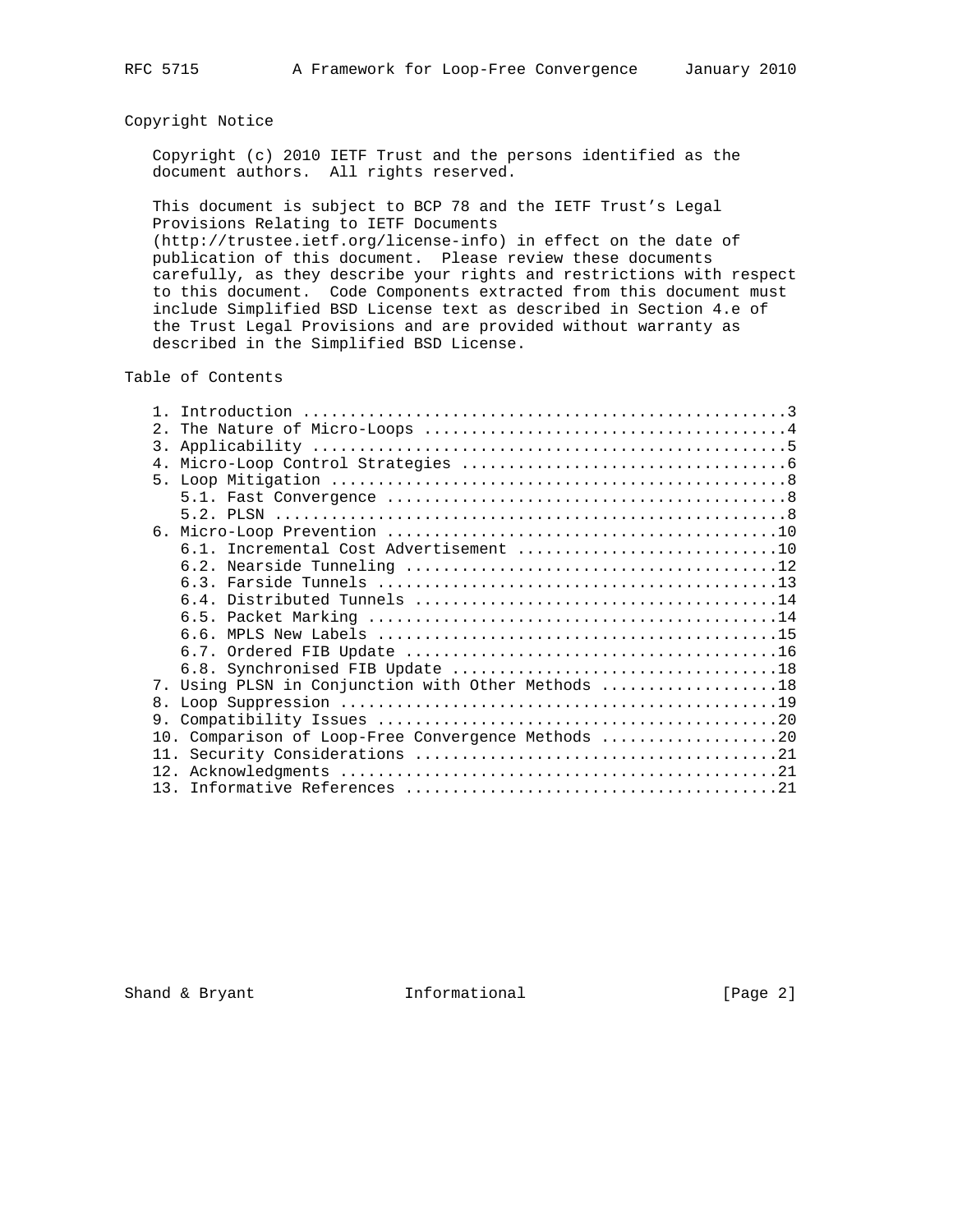# 1. Introduction

 When there is a change to the network topology (due to the failure or restoration of a link or router, or as a result of management action), the routers need to converge on a common view of the new topology and the paths to be used for forwarding traffic to each destination. During this process, referred to as a routing transition, packet delivery between certain source/destination pairs may be disrupted. This occurs due to the time it takes for the topology change to be propagated around the network together with the time it takes each individual router to determine and then update the forwarding information base (FIB) for the affected destinations. During this transition, packets may be lost due to the continuing attempts to use the failed component and due to forwarding loops. Forwarding loops arise due to the inconsistent FIBs that occur as a result of the difference in time taken by routers to execute the transition process. This is a problem that may occur in both IP networks and MPLS networks that use the label distribution protocol (LDP) [RFC5036] as the label switched path (LSP) signaling protocol.

 The service failures caused by routing transitions are largely hidden by higher-level protocols that retransmit the lost data. However, new Internet services could emerge that are more sensitive to the packet disruption that occurs during a transition. To make the transition transparent to their users, these services would require a short routing transition. Ideally, routing transitions would be completed in zero time with no packet loss.

 Regardless of how optimally the mechanisms involved have been designed and implemented, it is inevitable that a routing transition will take some minimum interval that is greater than zero. This has led to the development of a traffic engineering (TE) fast-reroute mechanism for MPLS [RFC4090]. Alternative mechanisms that might be deployed in an MPLS network or an IP network are current work items in the IETF [RFC5714]. The repair mechanism may, however, be disrupted by the formation of micro-loops during the period between the time when the failure is announced and the time when all FIBs have been updated to reflect the new topology.

 One method of mitigating the effects of micro-loops is to ensure that the network reconverges in a sufficiently short time that these effects are inconsequential. Another method is to design the network topology to minimise or even eliminate the possibility of micro loops.

 The propensity to form micro-loops is highly topology dependent, and algorithms are available to identify which links in a network are subject to micro-looping. In topologies that are critically

Shand & Bryant **Informational** [Page 3]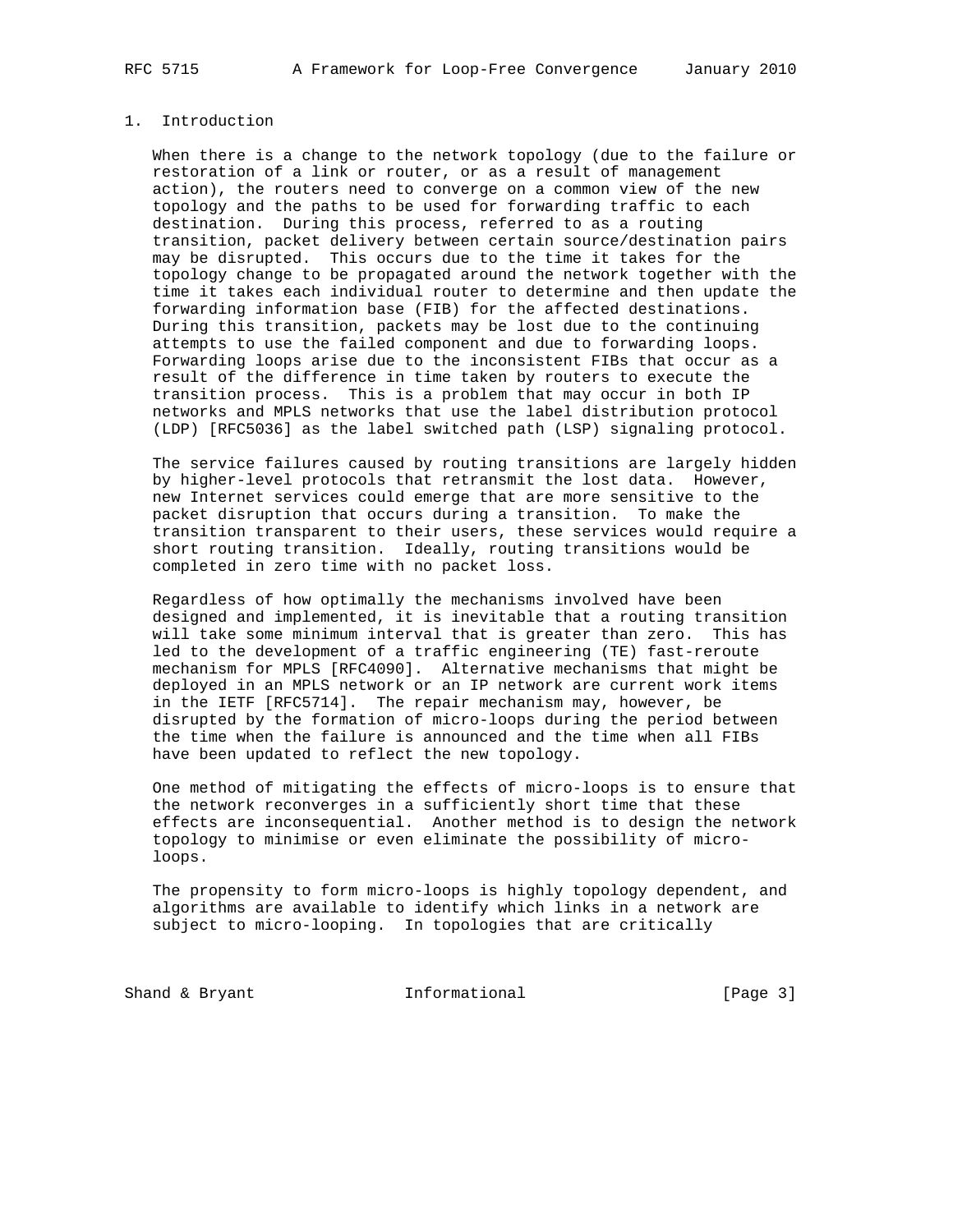susceptible to the formation of micro-loops, there is little point in introducing new mechanisms to provide fast reroute without also deploying mechanisms that prevent the disruptive effects of micro loops. Unless micro-loop prevention is used in these topologies, packets may not reach the repair and micro-looping packets may cause congestion, resulting in further packet loss.

 The disruptive effect of micro-loops is not confined to periods when there is a component failure. Micro-loops can, for example, form when a component is put back into service following repair. Micro loops can also form as a result of a network-maintenance action such as adding a new network component, removing a network component, or modifying a link cost.

 This framework provides a summary of the causes and consequences of micro-loops and enables the reader to form a judgement on whether micro-looping is an issue that needs to be addressed in specific networks. It also provides a survey of the currently proposed micro loop mitigation mechanisms. When sufficiently fast convergence is not available and the topology is susceptible to micro-loops, use of one or more of these mechanisms may be desirable.

2. The Nature of Micro-Loops

 A micro-loop is a packet forwarding loop that may occur transiently among two or more routers in a hop-by-hop, packet forwarding paradigm.

 Micro-loops may form during the periods when a network is re converging following ANY topology change and are caused by inconsistent FIBs in the routers. During the transition, micro-loops may occur over a single link between a pair of routers that temporarily use each other as the next hop for a prefix. Micro-loops may also form when each router in a cycle of three or more routers has the next router in the cycle as a next hop for a given prefix.

 Cyclic loops may occur if one or more of the following conditions are met:

- 1. Asymmetric link costs.
- 2. An equal-cost path exists between a pair of routers, each of which makes a different decision regarding which path to use for forwarding to a particular destination. Note that even routers that do not implement equal-cost, multi-path (ECMP) forwarding must make a choice between the available equal-cost paths, and unless they make the same choice, the condition for cyclic loops will be fulfilled.

Shand & Bryant **Informational** [Page 4]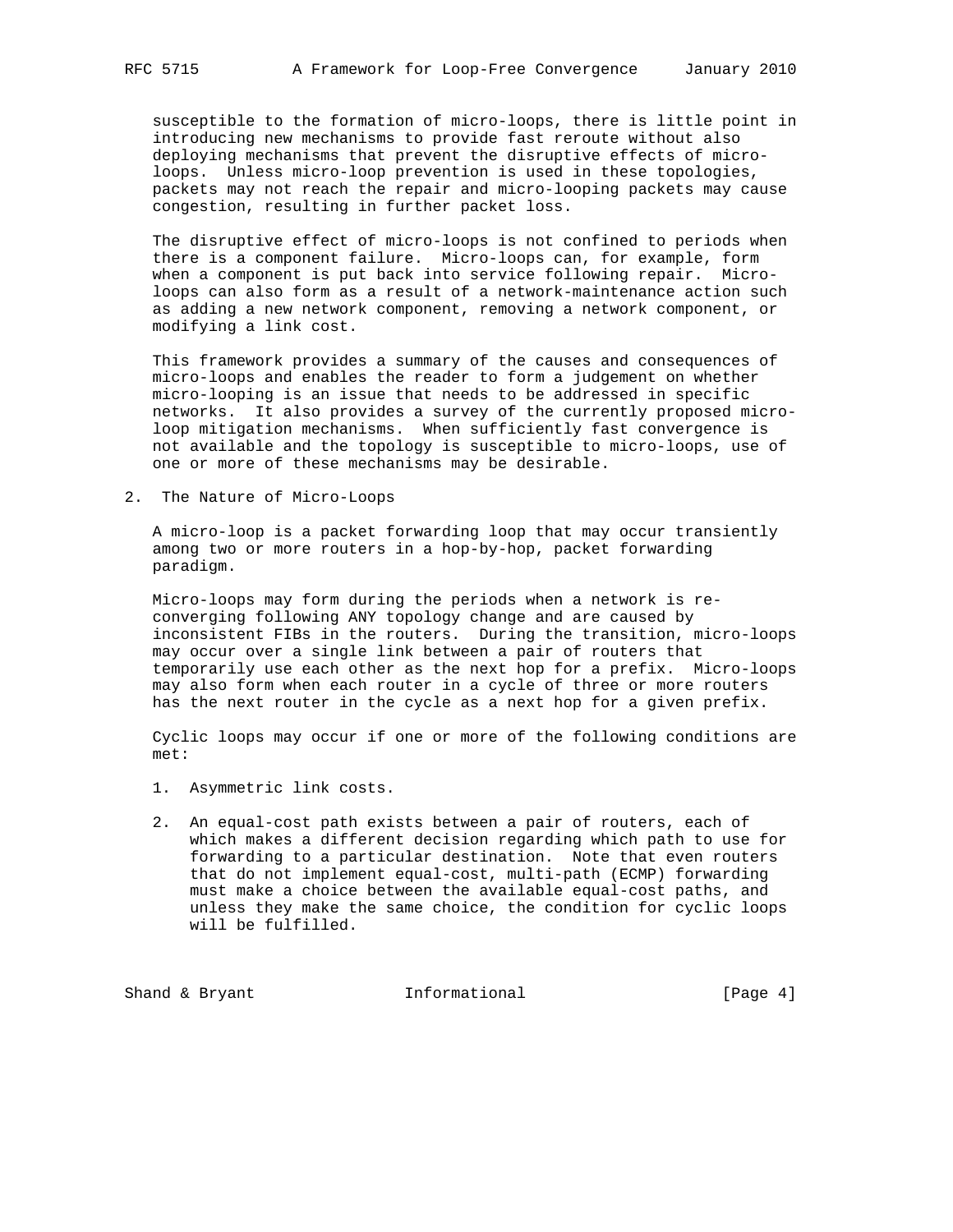3. Topology changes affecting multiple links, including single node and line card failures.

 Micro-loops have two undesirable side effects: congestion and repair starvation.

- o A looping packet consumes bandwidth until it either escapes as a result of the re-synchronization of the FIBs or its time to live (TTL) expires. This transiently increases the traffic over a link by as much as 128 times, and may cause the link to become congested. This congestion reduces the bandwidth available to other traffic (which is not otherwise affected by the topology change). As a result, the "innocent" traffic using the link experiences increased latency and is liable to congestive packet loss.
- o In cases where the link or node failure has been protected by a fast-reroute repair, an inconsistency in the FIBs may prevent some traffic from reaching the failure, and hence being repaired. The repair may thus become starved of traffic and thereby rendered ineffective.

 Although micro-loops are usually considered in the context of a failure, similar problems of congestive packet loss and starvation may also occur if the topology change is the result of management action. For example, consider the case where a link is to be taken out of service by management action. The link can be retained in service throughout the transition, thus avoiding the need for any repair. However, if micro-loops form, they may cause congestion loss and may also prevent traffic from reaching the link.

 Unless otherwise controlled, micro-loops may form in any part of the network that forwards (or in the case of a new link, will forward) packets over a path that includes the affected topology change. The time taken to propagate the topology change through the network, and the non-uniform time taken by each router to calculate the new shortest path tree (SPT) and update its FIB, contribute to the duration of the packet disruption caused by the micro-loops. In some cases, a packet may be subject to disruption from micro-loops that occur sequentially at links along the path, thus further extending the period of disruption beyond that required to resolve a single loop.

3. Applicability

 Loop-free convergence techniques are applicable to any situation in which micro-loops may form, for example, the convergence of a network following:

Shand & Bryant **Informational** [Page 5]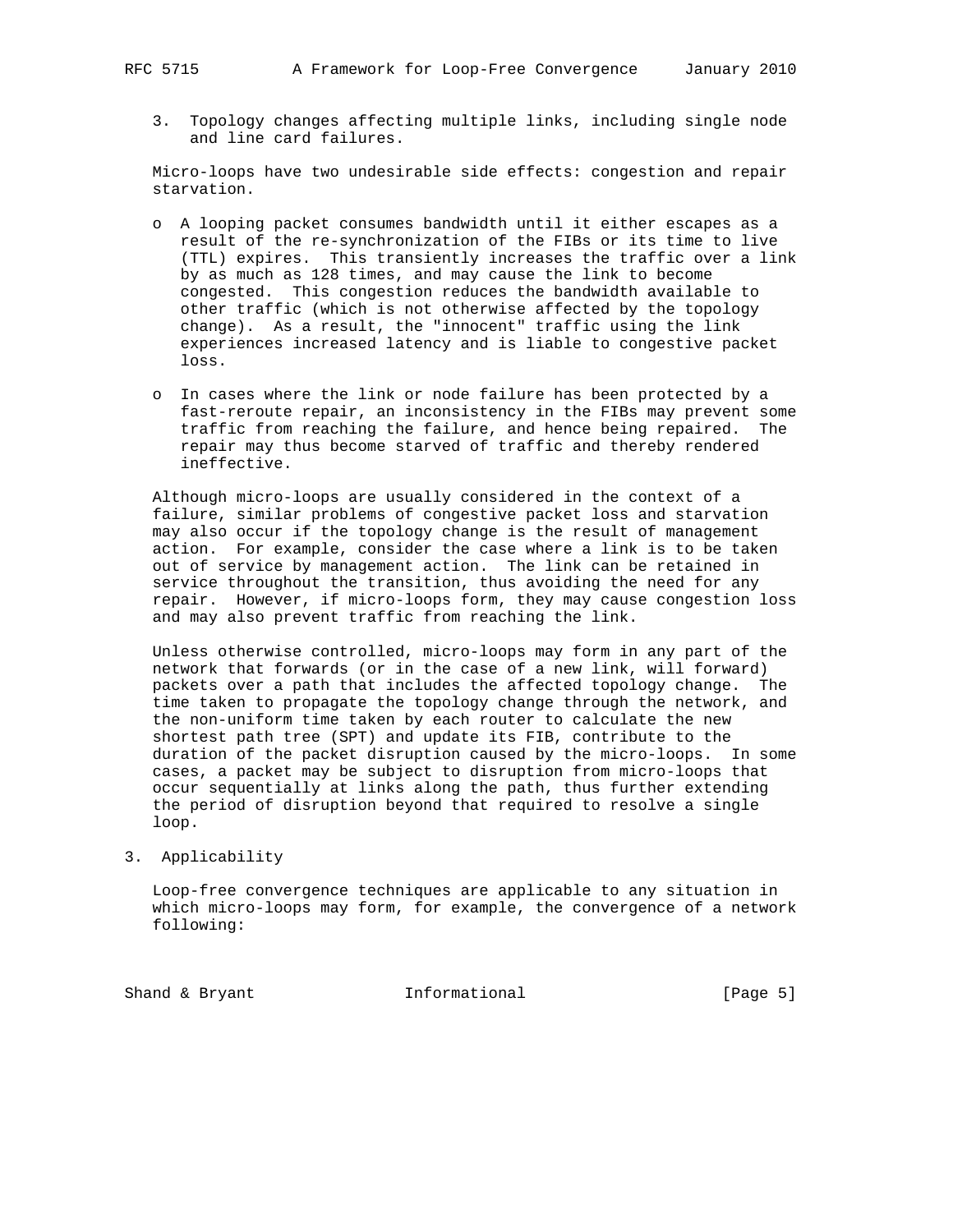- 1. Component failure
- 2. Component repair
- 3. Management withdrawal of a component
- 4. Management insertion or a component
- 5. Management change of link cost (either positive or negative)
- 6. External cost change, for example, change of external gateway as a result of a BGP change
- 7. A Shared Risk Link Group (SRLG) failure

 In each case, a component may be a link, a set of links, or an entire router. Throughout this document, we use the term SRLG when describing the procedure to be followed when multiple failures have occurred, whether or not they are members of an explicit SRLG. In the case of multiple independent failures, the loop-prevention method described for SRLG may be used, provided it is known that all of these failures have been repaired.

 Loop-free convergence techniques are applicable to both IP networks and MPLS-enabled networks that use LDP, including LDP networks that use the single-hop tunnel fast-reroute mechanism.

 An assessment of whether loop-free convergence techniques are required should take into account whether or not the interior gateway protocol (IGP) convergence is sufficiently fast that any micro-loops are of such short duration that they are not disruptive, and whether or not the topology is such that micro-loops are likely to form.

4. Micro-Loop Control Strategies

Micro-loop control strategies fall into four basic classes:

- 1. Micro-loop mitigation
- 2. Micro-loop prevention
- 3. Micro-loop suppression
- 4. Network design to minimise micro-loops

Shand & Bryant **Informational** [Page 6]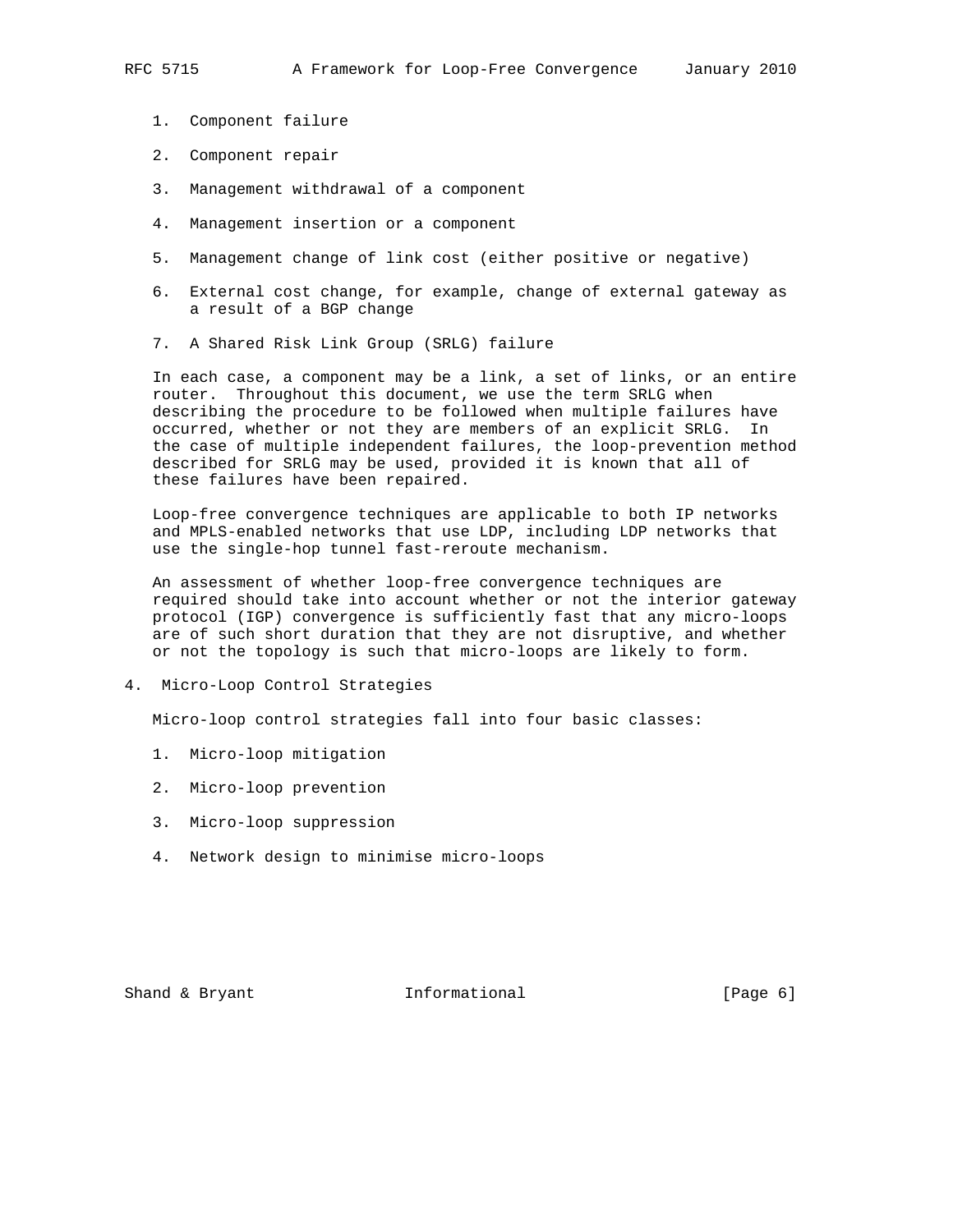A micro-loop-mitigation scheme works by re-converging the network in such a way that it reduces, but does not eliminate, the formation of micro-loops. Such schemes cannot guarantee the productive forwarding of packets during the transition.

 A micro-loop-prevention mechanism controls the re-convergence of the network in such a way that no micro-loops form. Such a micro-loop prevention mechanism allows the continued use of any fast repair method until the network has converged on its new topology and prevents the collateral damage that occurs to other traffic for the duration of each micro-loop.

 A micro-loop-suppression mechanism attempts to eliminate the collateral damage caused by micro-loops to other traffic. This may be achieved by, for example, using a packet-monitoring method that detects that a packet is looping and drops it. Such schemes make no attempt to productively forward the packet throughout the network transition.

 Highly meshed topologies are less susceptible to micro-loops, thus networks may be designed to minimise the occurrence of micro-loops by appropriate link placement and metric settings. However, this approach may conflict with other design requirements, such as cost and traffic planning, and may not accurately track the evolution of the network or temporary changes due to outages.

 Note that all known micro-loop-prevention mechanisms and most micro loop-mitigation mechanisms extend the duration of the re-convergence process. When the failed component is protected by a fast-reroute repair, this implies that the converging network requires the repair to remain in place for longer than would otherwise be the case. The extended convergence time means any traffic that is not repaired by an imperfect repair experiences a significantly longer outage than it would experience with conventional convergence.

 When a component is returned to service, or when a network management action has taken place, this additional delay does not cause traffic disruption because there is no repair involved. However, the extended delay is undesirable because it increases the time that the network takes to be ready for another failure, and hence leaves it vulnerable to multiple failures.

Shand & Bryant **Informational** [Page 7]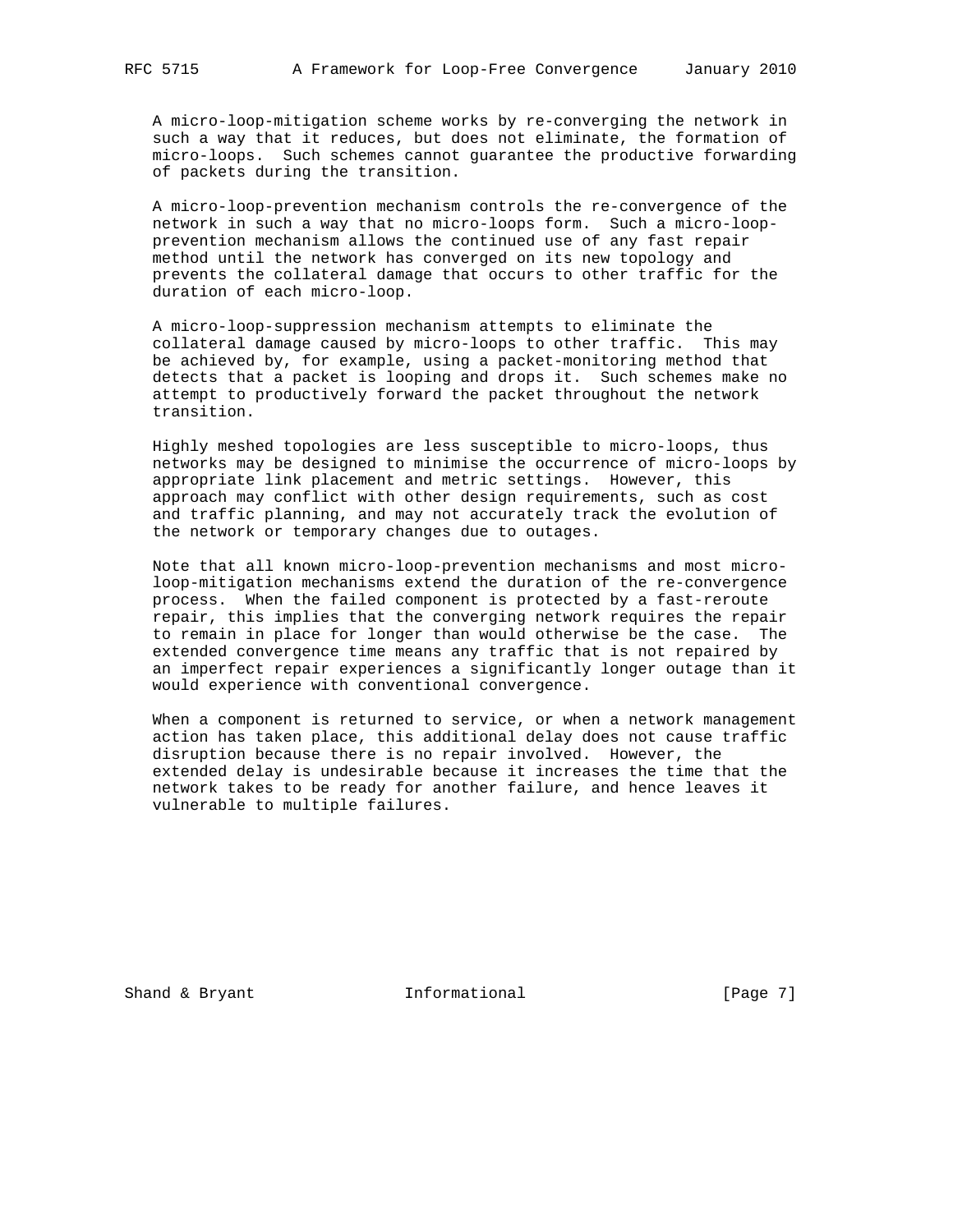There are two approaches to loop mitigation.

- o Fast convergence
- o A purpose-designed, loop-mitigation mechanism
- 5.1. Fast Convergence

 The duration of micro-loops is dependent on the speed of convergence. Improving the speed of convergence may therefore be seen as a loop mitigation technique.

5.2. PLSN

 The only known purpose-designed, loop-mitigation approach is the Path Locking with Safe-Neighbors (PLSN) method described in PLSN [ANALYSIS]. In this method, a micro-loop-free next-hop safety condition is defined as follows:

 In a symmetric-cost network, it is safe for router X to change to the use of neighbor Y as its next hop for a specific destination if the path through Y to that destination satisfies both of the following criteria:

- 1. X considers Y as its loop-free neighbor based on the topology before the change, AND
- 2. X considers Y as its downstream neighbor based on the topology after the change.

 In an asymmetric-cost network, a stricter safety condition is needed, and the criterion is that:

 X considers Y as its downstream neighbor based on the topology both before and after the change.

 Based on these criteria, destinations are classified by each router into three classes:

 o Type A destinations: Destinations unaffected by the change (type A1) and also destinations whose next hop after the change satisfies the safety criteria (type A2).

Shand & Bryant **Informational** [Page 8]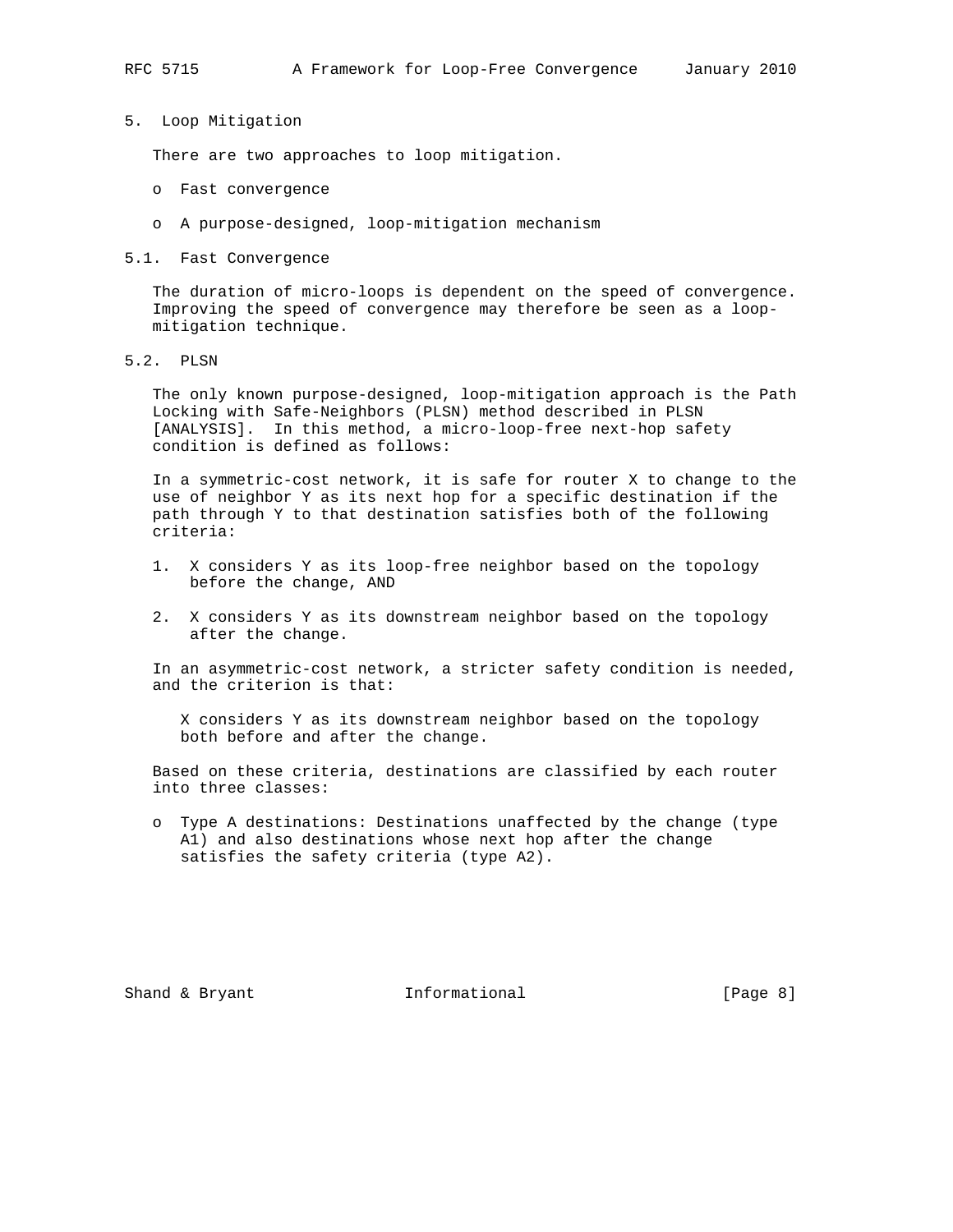- o Type B destinations: Destinations that cannot be sent via the new, primary next hop because the safety criteria are not satisfied, but that can be sent via another next hop that does satisfy the safety criteria.
- o Type C destinations: All other destinations.

 Following a topology change, type A destinations are immediately changed to go via the new topology. Type B destinations are immediately changed to go via the next hop that satisfies the safety criteria, even though this is not the shortest path. Type B destinations continue to go via this path until all routers have changed their type C destinations over to the new next hop. Routers must not change their type C destinations until all routers have changed their type A2 and B destinations to the new or intermediate (safe) next hop.

 Simulations indicate that this approach produces a significant reduction in the number of links that are subject to micro-looping. However, unlike all of the micro-loop-prevention methods, it is only a partial solution. In particular, micro-loops may form on any link joining a pair of type C routers.

 Because routers delay updating their type C destination FIB entries, they will continue to route towards the failure during the time when the routers are changing their type A and B destinations, and hence will continue to productively forward packets, provided that viable repair paths exist.

 A backwards-compatibility issue arises with PLSN. If a router is not capable of micro-loop control, it will not correctly delay its FIB update. If all such routers had only type A destinations, this loop mitigation mechanism would work as it was designed. Alternatively, if all such incapable routers had only type C destinations, the "loop-prevention" announcement mechanism used to trigger the tunnel based schemes (see Sections 6.2 to 6.4) could be used to cause the type A and B destinations to be changed, with the incapable routers and routers having type C destinations delaying until they received the "real" announcement. Unfortunately, these two approaches are mutually incompatible.

 Note that simulations indicate that in most topologies treating type B destinations as type C results in only a small degradation in loop prevention. Also note that simulation results indicate that in production networks where some, but not all, links have asymmetric costs, using the stricter asymmetric-cost criterion actually reduces the number of loop-free destinations because fewer destinations can be classified as type A or B.

Shand & Bryant **Informational** [Page 9]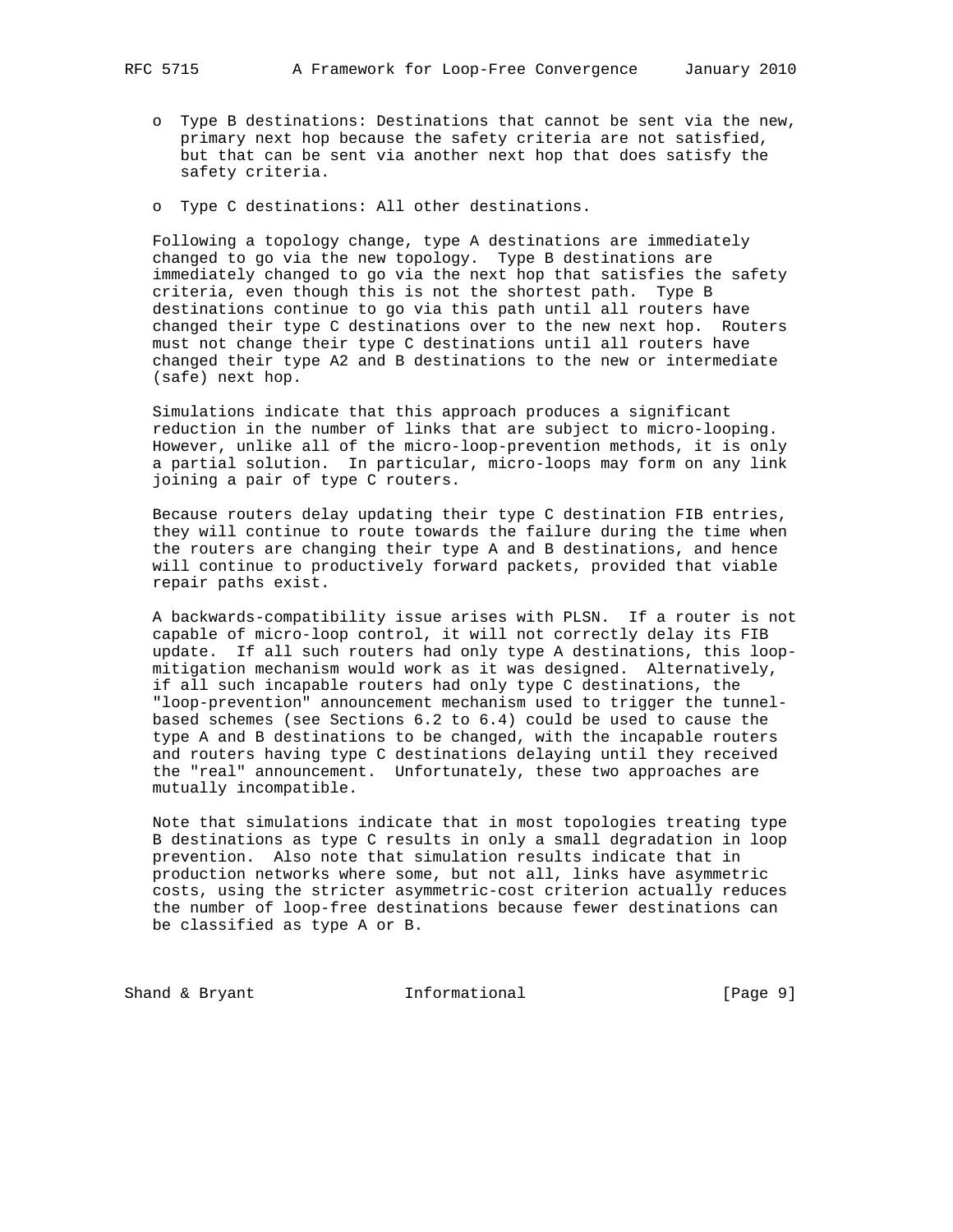This mechanism operates identically for:

- o events that degrade the topology (e.g., link failure),
- o events that improve the topology (e.g., link restoration), and
- o shared risk link group (SRLG) failure.
- 6. Micro-Loop Prevention

Eight micro-loop-prevention methods have been proposed:

- 1. Incremental cost advertisement
- 2. Nearside tunneling
- 3. Farside tunneling
- 4. Distributed tunnels
- 5. Packet marking
- 6. New MPLS labels
- 7. Ordered FIB update
- 8. Synchronized FIB update
- 6.1. Incremental Cost Advertisement

 When a link fails, the cost of the link is normally changed from its assigned metric to "infinity" in one step. However, it can be proved [OPT] that no micro-loops will form if the link cost is increased in suitable increments, and the network is allowed to stabilize before the next cost increment is advertised. Once the link cost has been increased to a value greater than that of the lowest alternative cost around the link, the link may be disabled without causing a micro loop.

 The criterion for a link cost change to be safe is that any link that is subjected to a cost change of x can only cause loops in a part of the network that has a cyclic cost less than or equal to x. Because there may exist links that have a cost of one in each direction, resulting in a cyclic cost of two, this can result in the link cost having to be raised in increments of one. However, the increment can be larger where the minimum cost permits. Recent work [OPT] has

Shand & Bryant **Informational** [Page 10]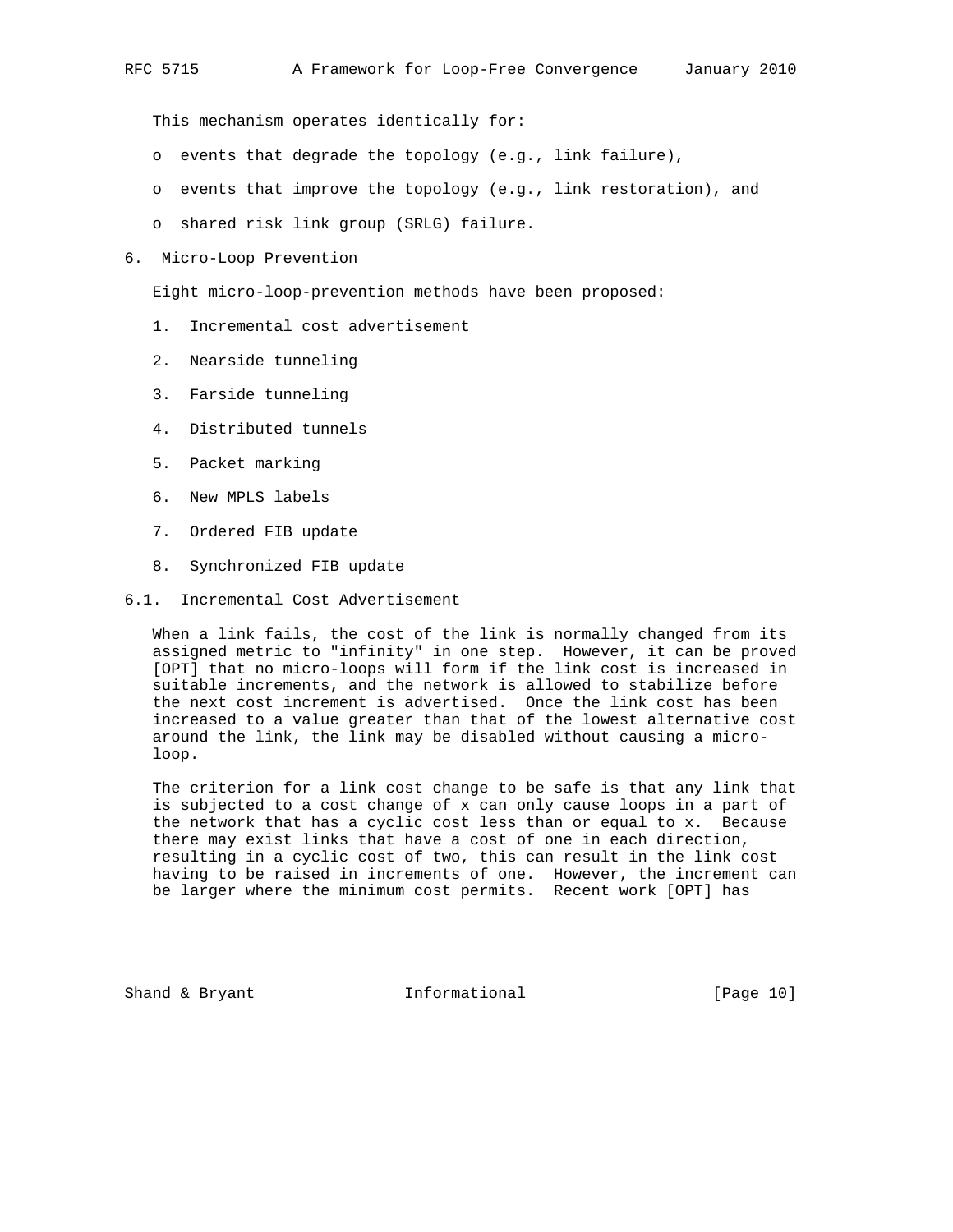shown that there are a number of optimizations that can be applied to the problem in order to determine the exact set of cost values required, and hence minimise the number of increments.

 It will be appreciated that when a link is returned to service, its cost is reduced in small steps from "infinity" to its final cost, thereby providing similar micro-loop prevention during a "good-news" event. Note that the link cost may be decreased from "infinity" to any value greater than that of the lowest alternative cost around the link in one step without causing a micro-loop.

 When the failure is an SRLG, the link cost increments must be coordinated across all failing members of the SRLG. This may be achieved by completing the transition of one link before starting the next or by interleaving the changes.

 The incremental cost change approach has the advantage over all other currently known loop-prevention schemes in that it requires no change to the routing protocol. It will work in any network because it does not require any cooperation from the other routers in the network.

 Where the micro-loop-prevention mechanism is being used to support a planned reconfiguration of the network, the extended total reconvergence time resulting from the multiple increments is of limited consequence, particularly where the number of increments have been optimized. This, together with the ability to implement this technique in isolation, makes this method a good candidate for use with such management-initiated changes.

 Where the micro-loop-prevention mechanism is being used to support failure recovery, the number of increments required, and hence the time taken to fully converge, is significant even for small numbers of increments. This is because, for the duration of the transition, some parts of the network continue to use the old forwarding path, and hence use any repair mechanism for an extended period. In the case of a failure that cannot be fully repaired, some destinations may therefore become unreachable for an extended period. In addition, the network may be vulnerable to a second failure for the duration of the controlled re-convergence.

 Where large metrics are used and no optimization (such as that described above) is performed, the incremental cost method can be extremely slow. However, in cases where the per-link metric is small, either because small values have been assigned by the network designers or because of restrictions implicit in the routing protocol (e.g., RIP restricts the metric, and BGP using the autonomous system

Shand & Bryant **Informational** [Page 11]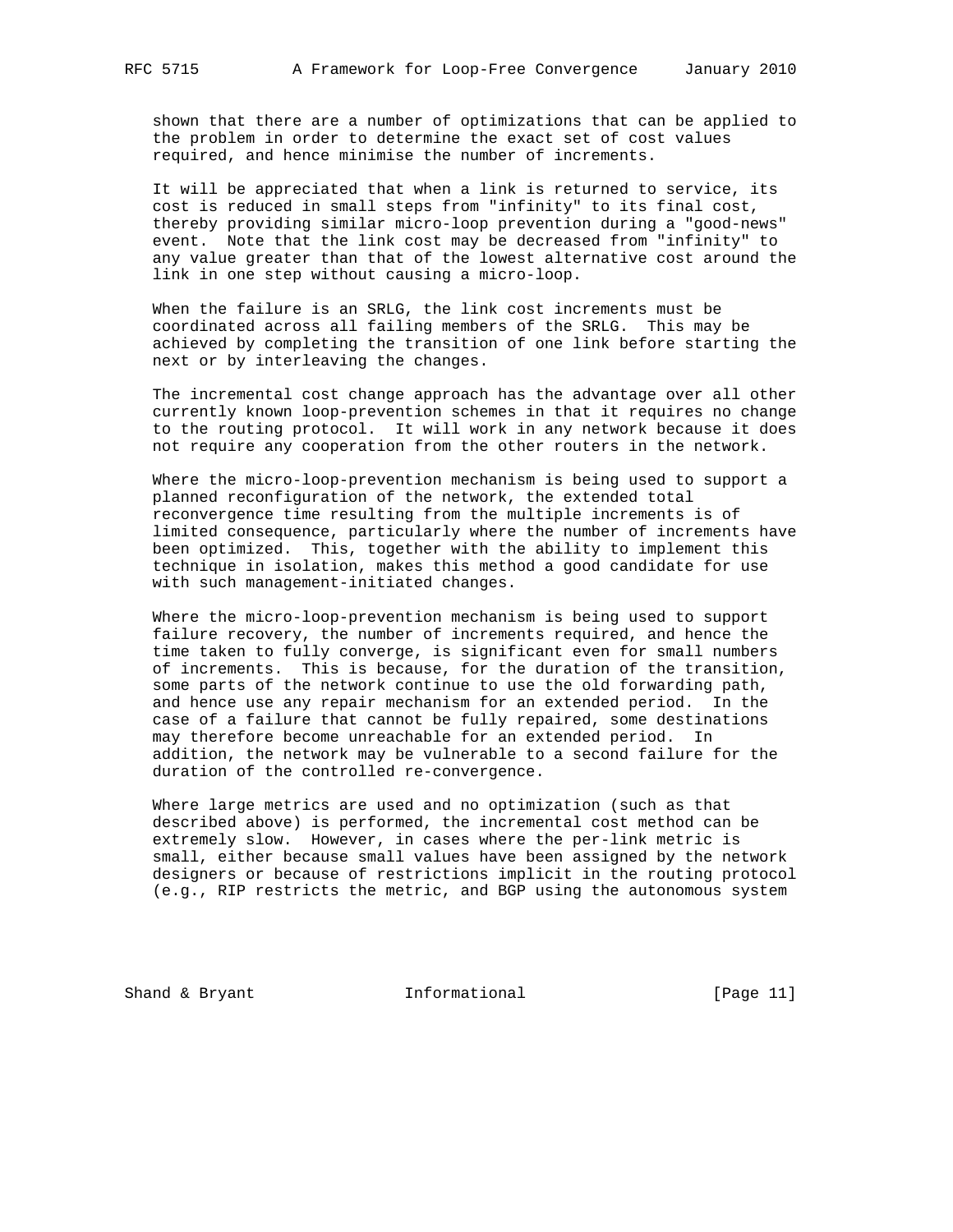(AS) path length frequently uses an effective metric of one or a very small integer for each inter AS hop), the number of required increments can be acceptably small even without optimizations.

# 6.2. Nearside Tunneling

 This mechanism works by creating an overlay network using tunnels whose path is not affected by the topology change and then carrying the traffic affected by the change in that new network. When all the traffic is in the new, tunnel-based network, the real network is allowed to converge on the new topology. Because all the traffic that would be affected by the change is carried in the overlay network, no micro-loops form.

 When a failure is detected (or a link is withdrawn from service), the router adjacent to the failure issues a new "loop-prevention" routing message announcing the topology change. This message is propagated through the network by all routers but is only understood by routers capable of using one of the tunnel-based, micro-loop-prevention mechanisms.

 Each of the micro-loop-preventing routers builds a tunnel to the closest router adjacent to the failure. They then determine which of their traffic would transit the failure and place that traffic in the tunnel. When all of these tunnels are in place (determined, for example, by waiting a suitable interval), the failure is announced as normal. Because these tunnels will be unaffected by the transition and because the routers protecting the link will continue the repair (or forward across the link being withdrawn), no traffic will be disrupted by the failure. When the network has converged, these tunnels are withdrawn, allowing traffic to be forwarded along its new, "natural" path. The order of tunnel insertion and withdrawal is not important, provided that the tunnels are all in place before the normal announcement is issued and that the repair remains in place until normal convergence has completed.

 This method completes in bounded time and is generally much faster than the incremental cost method. Depending on the exact design, it completes in two or three flood-SPF-FIB update cycles.

 At the time at which the failure is announced as normal, micro-loops may form within isolated islands of non-micro-loop-preventing routers. However, only traffic entering the network via such routers can micro-loop. All traffic entering the network via a micro-loop preventing router will be tunneled correctly to the nearest repairing router -- including, if necessary, being tunneled via a non-micro loop-preventing router -- and will not micro-loop.

Shand & Bryant **Informational** [Page 12]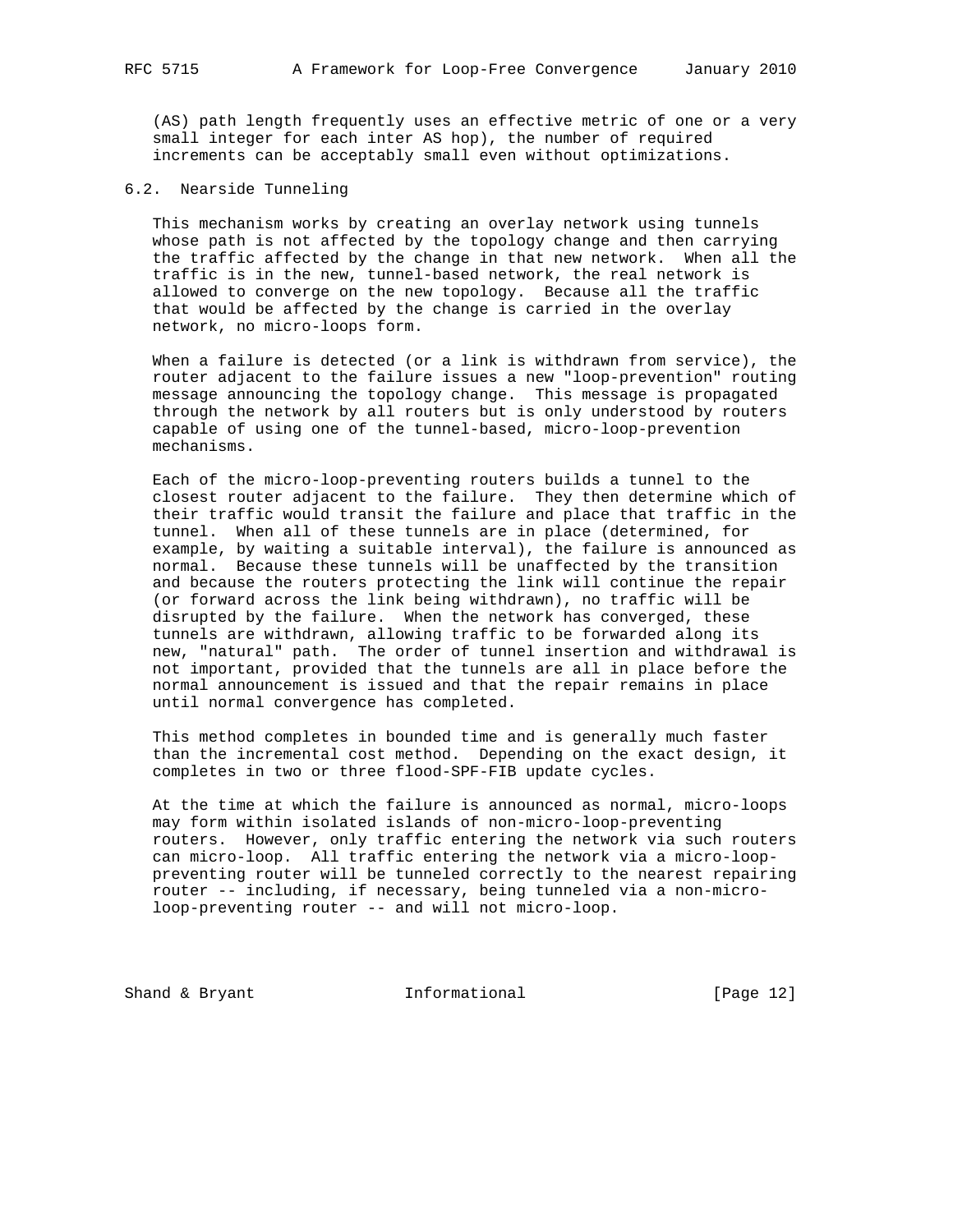Where there is no requirement to prevent the formation of micro-loops involving non-micro-loop-preventing routers, a single, "normal" announcement may be made and a local timer used to determine the time at which transition from tunneled forwarding to normal forwarding over the new topology may commence.

 This technique has the disadvantage that it requires traffic to be tunneled during the transition. This is an issue in IP networks because not all router designs are capable of high-performance IP tunneling. It is also an issue in MPLS networks because the encapsulating router has to know the label set that the decapsulating router is distributing.

 A further disadvantage of this method is that it requires cooperation from all the routers within the routing domain to fully protect the network against micro-loops.

 When a new link is added, the mechanism is run in "reverse". When the loop-prevention announcement is heard, routers determine which traffic they will send over the new link and tunnel that traffic to the router on the near side of that link. This path will not be affected by the presence of the new link. When the "normal" announcement is heard, they then update their FIB to send the traffic normally, according to the new topology. Any traffic encountering a router that has not yet updated its FIB will be tunneled to the near side of the link, and will therefore not loop.

When a management change to the topology is required, again exactly the same mechanism protects against micro-looping of packets by the micro-loop-preventing routers.

 When the failure is an SRLG, the required strategy is to classify traffic according the furthest failing member of the SRLG that it will traverse on its way to the destination, and to tunnel that traffic to the repairing router for that SRLG member. This will require multiple tunnel destinations -- in the limiting case, one per SRLG member.

# 6.3. Farside Tunnels

 Farside tunneling loop prevention requires the loop-preventing routers to place all of the traffic that would traverse the failure in one or more tunnels terminating at the router (or, in the case of node failure, routers) at the far side of the failure. The properties of this method are a more uniform distribution of repair traffic than is achieved using the nearside tunnel method and, in the case of node failure, a reduction in the decapsulation load on any single router.

Shand & Bryant **Informational** [Page 13]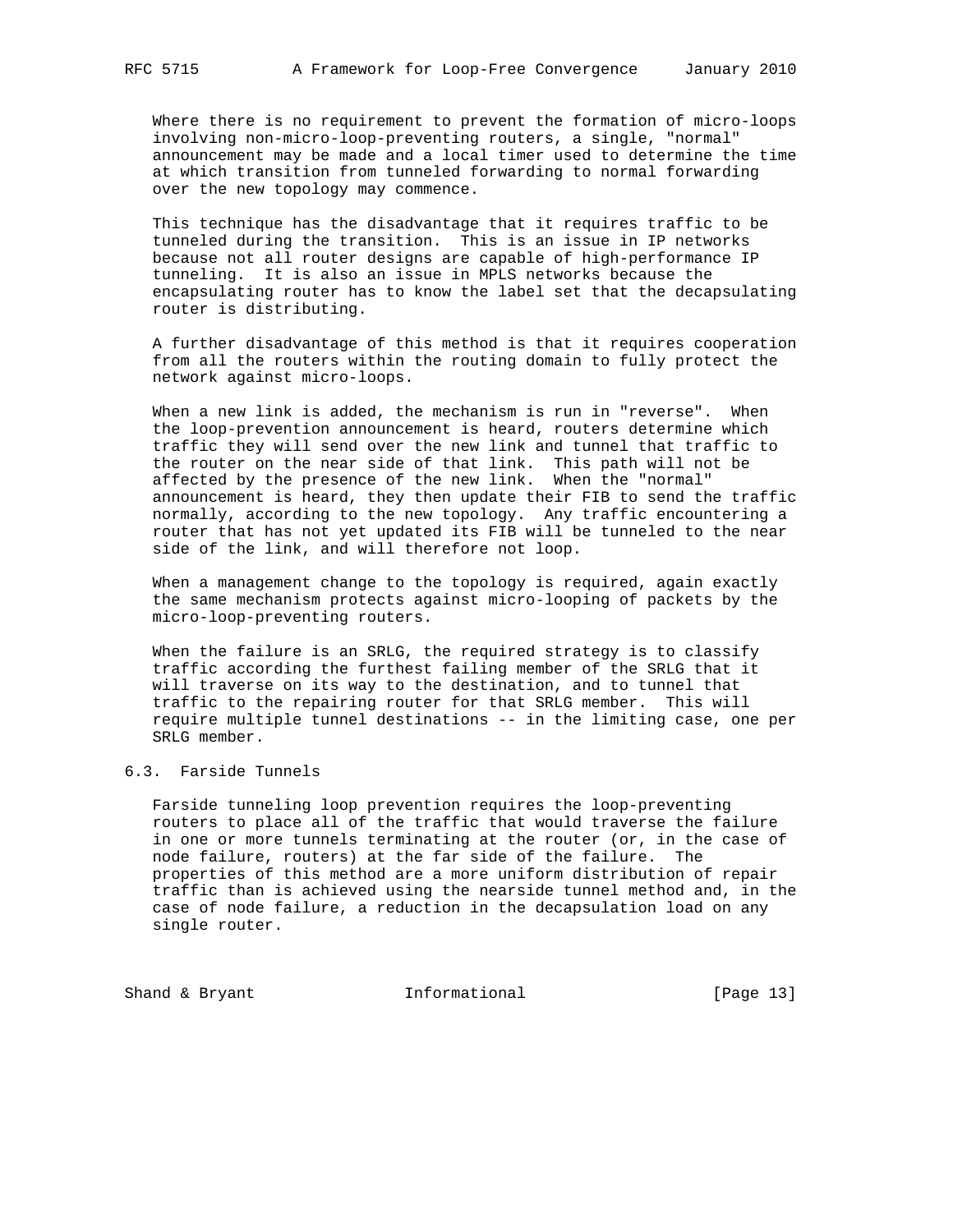Unlike the nearside tunnel method (which uses normal routing to the repairing router), this method requires the use of a repair path to the farside router. This may be provided by the not-via [NOT-VIA] mechanism, in which case no further computation is needed.

 The mode of operation is otherwise identical to the nearside tunneling loop-prevention method (Section 6.2).

# 6.4. Distributed Tunnels

 In the distributed tunnels loop-prevention method, each router calculates its own repair and forwards traffic affected by the failure using that repair. Unlike the fast reroute (FRR) case, the actual failure is known at the time of the calculation. The objective of the loop-preventing routers is to get the packets that would have gone via the failure into Q-space [FRR-TUNN] using routers that are in P-space. Because packets are decapsulated on entry to Q-space, rather than being forced to go to the farside of the failure, more optimum routing may be achieved. This method is subject to the same reachability constraints described in [FRR-TUNN].

 The mode of operation is otherwise identical to the nearside tunneling loop-prevention method (Section 6.2).

 An alternative distributed tunnel mechanism is for all routers to tunnel to the not-via address [NOT-VIA] associated with the failure.

6.5. Packet Marking

 If packets could be marked in some way, this information could be used to assign them to one of:

- o the new topology,
- o the old topology, or
- o a transition topology.

 They would then be correctly forwarded during the transition. This mechanism works identically for both "bad-news" and "good-news" events. It also works identically for SRLG failure. There are three problems with this solution:

 o A packet-marking bit may not be available, for example, a network supporting both the differentiated services architecture [RFC2475] and explicit congestion notification [RFC3168] uses all eight bits of the IPv4 Type of Service field.

Shand & Bryant **Informational** [Page 14]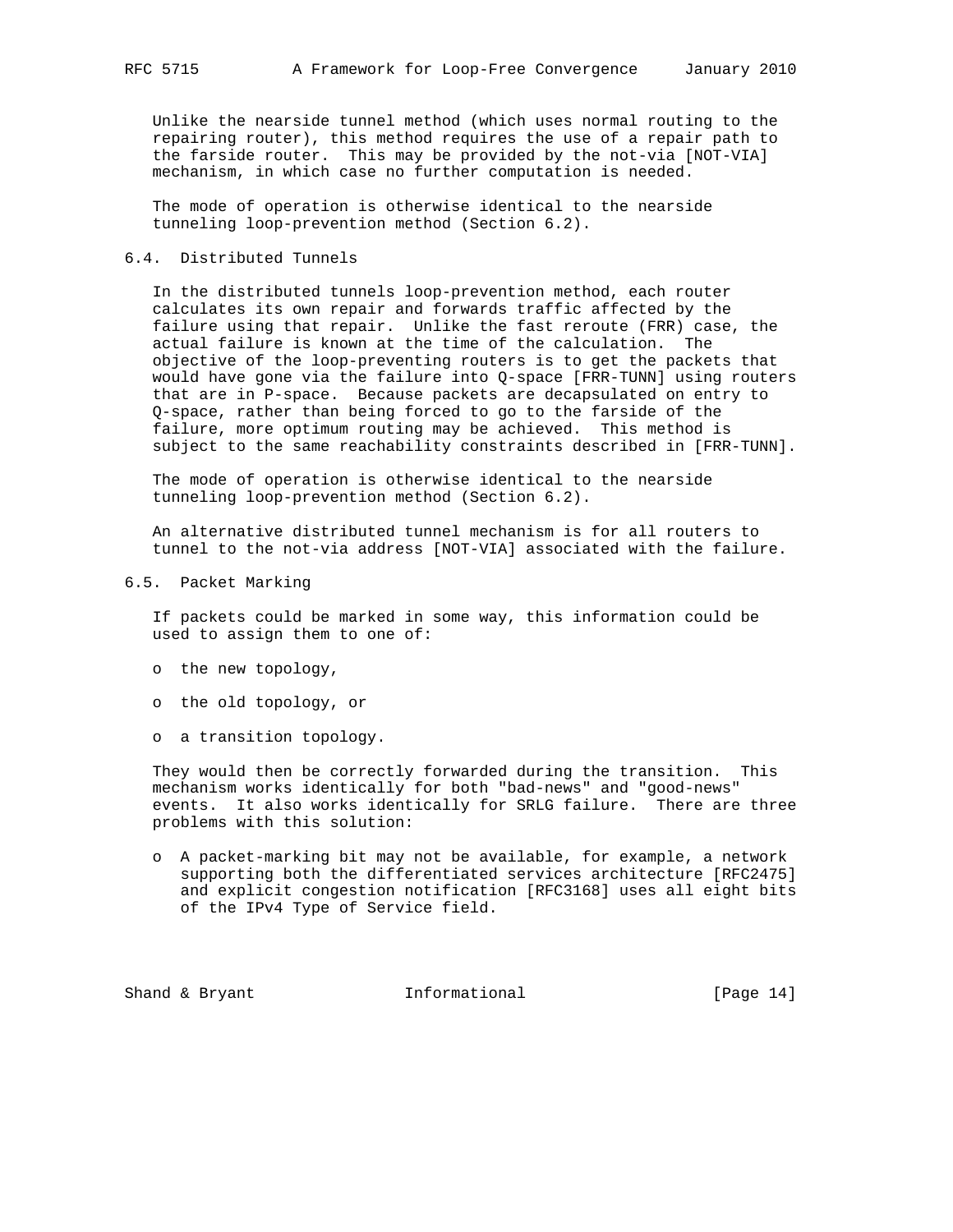- o The mechanism would introduce a non-standard forwarding procedure.
- o Packet marking using either the old or the new topology would double the size of the FIB; however, some optimizations may be possible.

# 6.6. MPLS New Labels

 In an MPLS network that is using [RFC5036] for label distribution, loop-free convergence can be achieved through the use of new labels when the path that a prefix will take through the network changes.

 As described in Section 6.2, the repairing routers issue a loop prevention announcement to start the loop-free convergence process. All loop-preventing routers calculate the new topology and determine whether their FIB needs to be changed. If there is no change in the FIB, they take no part in the following process.

 The routers that need to make a change to their FIB consider each change and check the new next hop to determine whether it will use a path in the OLD topology that reaches the destination without traversing the failure (i.e., the next hop is in P-space with respect to the failure [FRR-TUNN]). If so, the FIB entry can be immediately updated. For all of the remaining FIB entries, the router issues a new label to each of its neighbors. This new label is used to lock the path during the transition in a similar manner to the previously described method for loop-free convergence with tunnels (Section 6.2). Routers receiving a new label install it in their FIB for MPLS label translation, but do not yet remove the old label and do not yet use this new label to forward IP packets, i.e., they prepare to forward using the new label on the new path but do not use it yet. Any packets received continue to be forwarded the old way, using the old labels, towards the repair.

 At some time after the loop-prevention announcement, a normal routing announcement of the failure is issued. This announcement must not be issued until such time as all routers have carried out all of their activities that were triggered by the loop-prevention announcement. On receipt of the normal announcement, all routers that were delaying convergence move to their new path for both the new and the old labels. This involves changing the IP address entries to use the new labels AND changing the old labels to forward using the new labels.

 Because the new label path was installed during the loop-prevention phase, packets reach their destinations as follows:

 o If they do not go via any router using a new label, they go via the repairing router and the repair.

Shand & Bryant **Informational** [Page 15]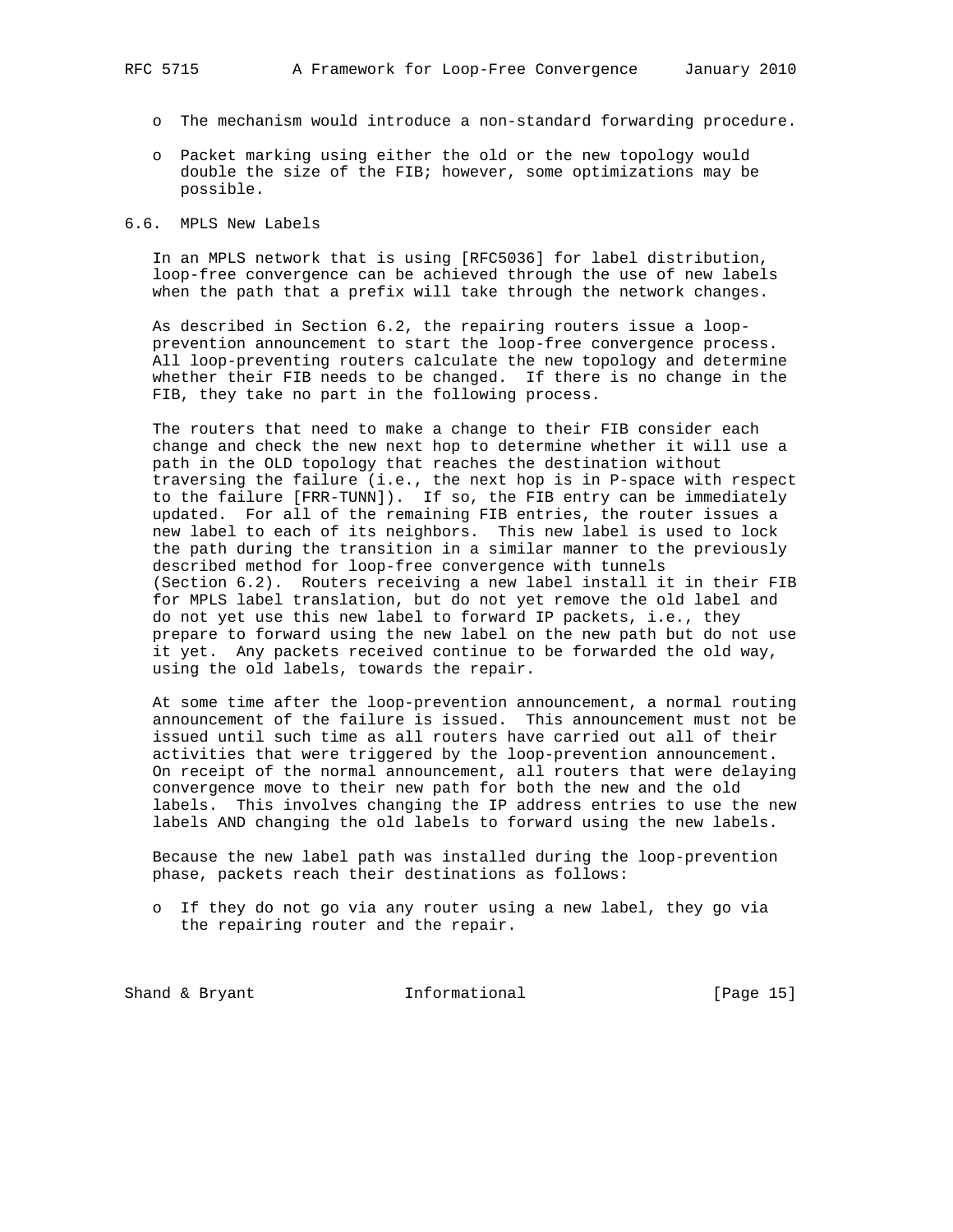- - o If they meet any router that is using the new labels, they get marked with the new labels and reach their destination using the new path, back-tracking if necessary.

 When all routers have changed to the new path, the network is converged. At some later time, when it can be assumed that all routers have moved to using the new path, the FIB can be cleaned up to remove the, now redundant, old labels.

 As with other methods, the new labels may be modified to provide loop prevention for "good news". There are also a number of optimizations of this method.

## 6.7. Ordered FIB Update

 The ordered FIB loop prevention method is described in "Loop-free convergence using oFIB" [oFIB]. Micro-loops occur following a failure or a cost increase, when a router closer to the failed component revises its routes to take account of the failure before a router that is further away. By analyzing the reverse shortest path tree (rSPT) over which traffic is directed to the failed component in the old topology, it is possible to determine a strict ordering that ensures that nodes closer to the root always process the failure after any nodes further away, and hence micro-loops are prevented.

 When the failure has been announced, each router waits a multiple of the convergence timer [LF-TIMERS]. The multiple is determined by the node's position in the rSPT, and the delay value is chosen to guarantee that a node can complete its processing within this time. The convergence time may be reduced by employing a signaling mechanism to notify the parent when all the children have completed their processing, and hence when it is safe for the parent to instantiate its new routes.

 The property of this approach is therefore that it imposes a delay that is bounded by the network diameter, although in many cases it will be much less.

 When a link is returned to service, the convergence process above is reversed. A router first determines its distance (in hops) from the new link in the NEW topology. Before updating its FIB, it then waits a time equal to the value of that distance multiplied by the convergence timer.

 It will be seen that network-management actions can similarly be undertaken by treating a cost increase in a manner similar to a failure and a cost decrease similar to a restoration.

Shand & Bryant **Informational** [Page 16]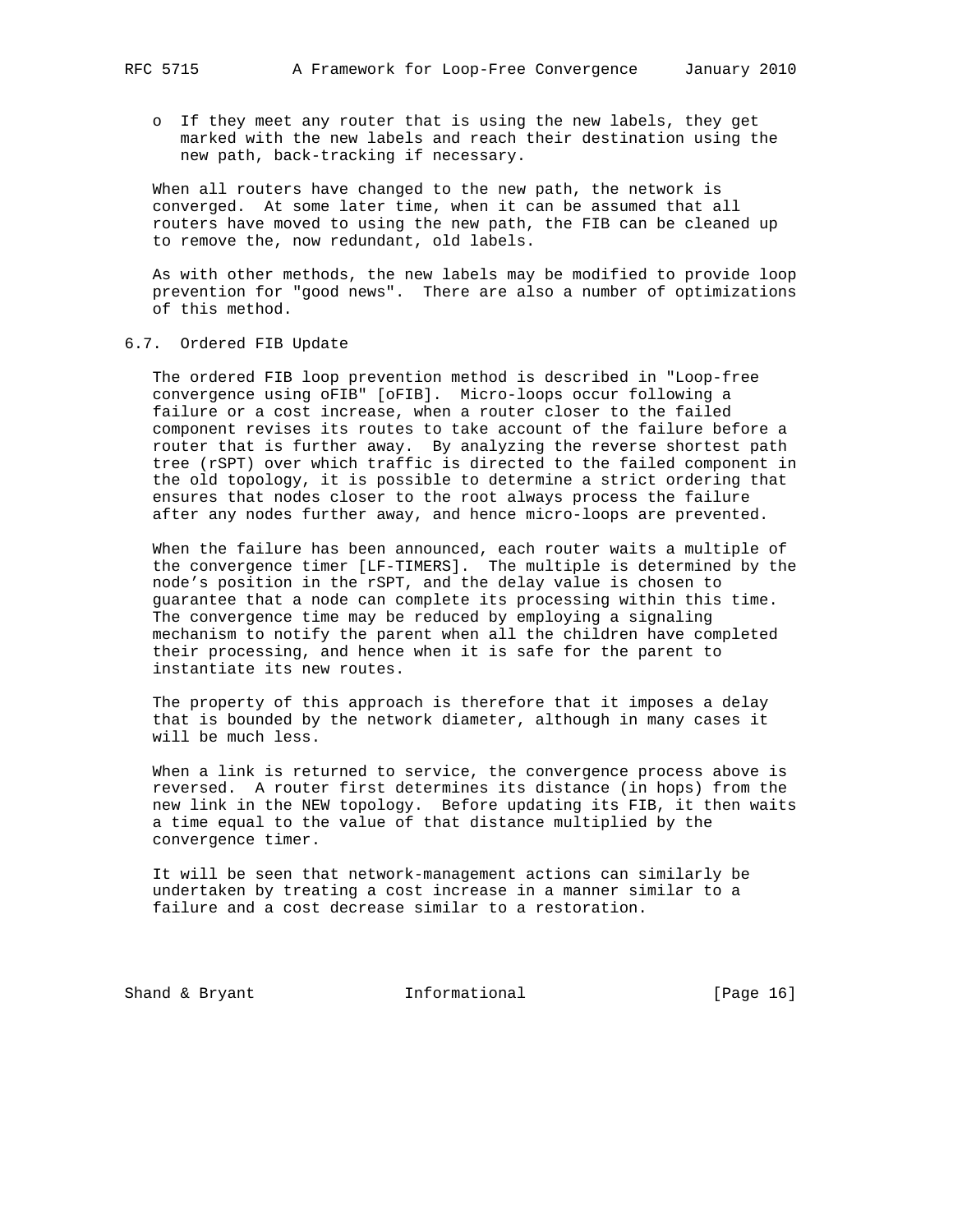The ordered FIB mechanism requires all nodes in the domain to operate according to these procedures, and the presence of non-cooperating nodes can give rise to loops for any traffic that traverses them (not just traffic that is originated through them). Without additional mechanisms, these loops could remain in place for a significant time.

 It should be noted that this method requires per-router ordering but not per-prefix ordering. A router must wait its turn to update its FIB, but it should then update its entire FIB.

 When an SRLG failure occurs, a router must classify traffic into the classes that pass over each member of the SRLG. Each router is then independently assigned a ranking with respect to each SRLG member for which they have a traffic class. These rankings may be different for each traffic class. The prefixes of each class are then changed in the FIB according to the ordering of their specific ranking. Again, as for the single failure case, signaling may be used to speed up the convergence process.

 Note that the special SRLG case of a full or partial node failure can be dealt with without using per-prefix ordering by running a single reverse-SPF computation rooted at the failed node (or common point of the subset of failing links in the partial case).

 There are two classes of signaling optimization that can be applied to the ordered FIB loop-prevention method:

- o When the router makes NO change, it can signal immediately. This significantly reduces the time taken by the network to process long chains of routers that have no change to make to their FIB.
- o When a router HAS changed, it can signal that it has completed. This is more problematic since this may be difficult to determine, particularly in a distributed architecture, and the optimization obtained is the difference between the actual time taken to make the FIB change and the worst-case timer value. This saving could be of the order of one second per hop.

 There is another method of executing ordered FIB that is based on pure signaling [SIG]. Methods that use signaling as an optimization are safe because eventually they fall back on the established IGP mechanisms that ensure that networks converge under conditions of packet loss. However, a mechanism that relies on signaling in order to converge requires a reliable signaling mechanism that must be proven to recover from any failure circumstance.

Shand & Bryant **Informational** [Page 17]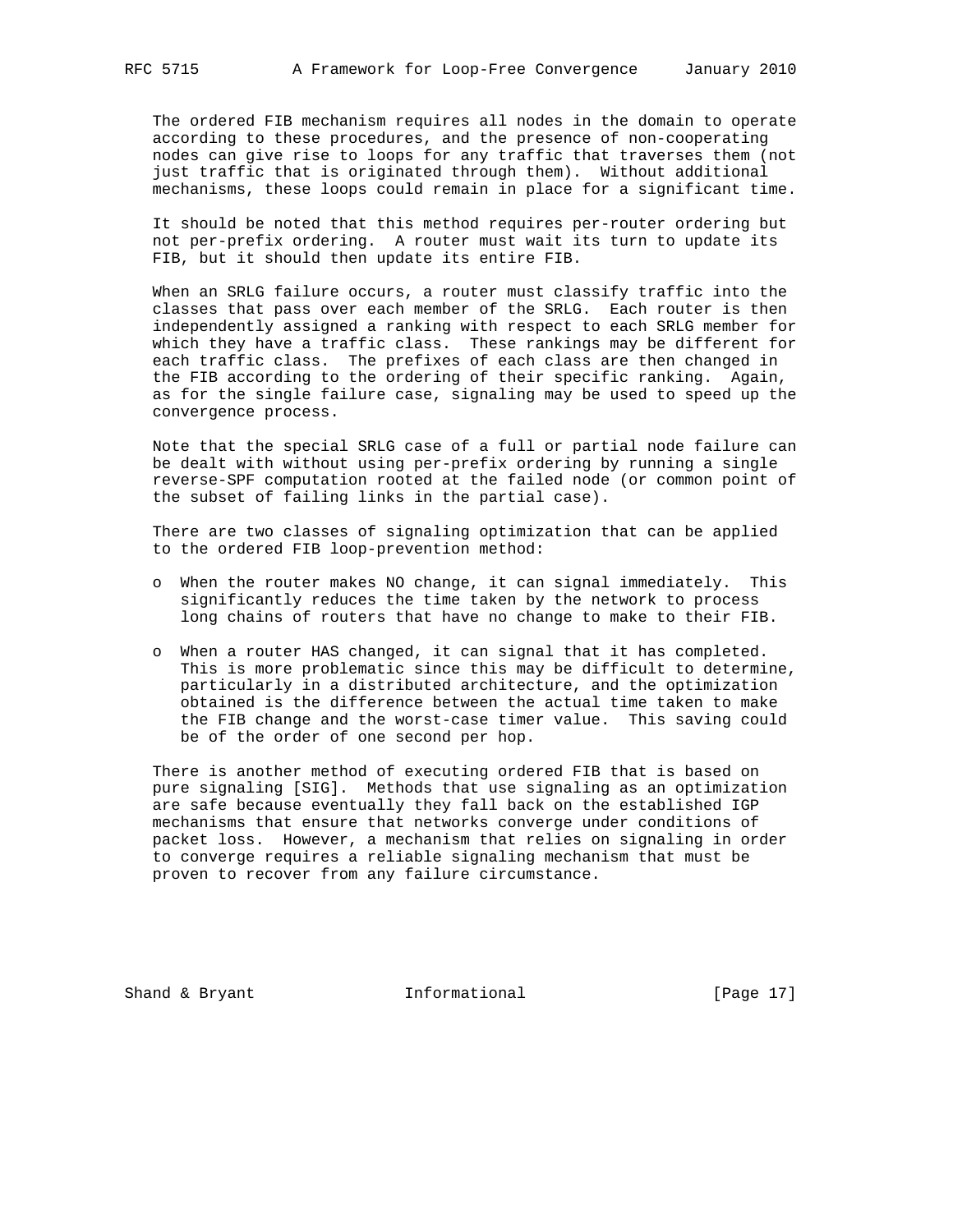### 6.8. Synchronised FIB Update

 Micro-loops form because of the asynchronous nature of the FIB update process during a network transition. In many router architectures, it is the time taken to update the FIB itself that is the dominant term. One approach would be to have two FIBs and, in a synchronized action throughout the network, to switch from the old to the new. One way to achieve this synchronized change would be to signal or otherwise determine the wall clock time of the change and then execute the change at that time, using NTP [RFC1305] to synchronize the wall clocks in the routers.

 This approach has a number of major issues. Firstly, two complete FIBs are needed, which may create a scaling issue; secondly, a suitable network-wide synchronization method is needed. However, neither of these are insurmountable problems.

 Since the FIB change synchronization will not be perfect, there may be some interval during which micro-loops form. Whether this scheme is classified as a micro-loop-prevention mechanism or a micro-loop mitigation mechanism within this taxonomy is therefore dependent on the degree of synchronization achieved.

 This mechanism works identically for both "bad-news" and "good-news" events. It also works identically for SRLG failure. Further consideration needs to be given to interoperating with routers that do not support this mechanism. Without a suitable interoperating mechanism, loops may form for the duration of the synchronization delay.

## 7. Using PLSN in Conjunction with Other Methods

 All of the tunnel methods and packet marking can be combined with PLSN (see Section 5.2 of this document and [ANALYSIS]) to reduce the traffic that needs to be protected by the advanced method. Specifically, all traffic could use PLSN except traffic between a pair of routers, both of which consider the destination to be type C. The type-C-to-type-C traffic would be protected from micro-looping through the use of a loop-prevention method.

 However, determining whether the new next-hop router considers a destination to be type C may be computationally intensive. An alternative approach would be to use a loop-prevention method for all local type C destinations. This would not require any additional computation, but would require the additional loop-prevention method to be used in cases that would not have generated loops (i.e., when the new next-hop router considered this to be a type A or B destination).

Shand & Bryant **Informational** [Page 18]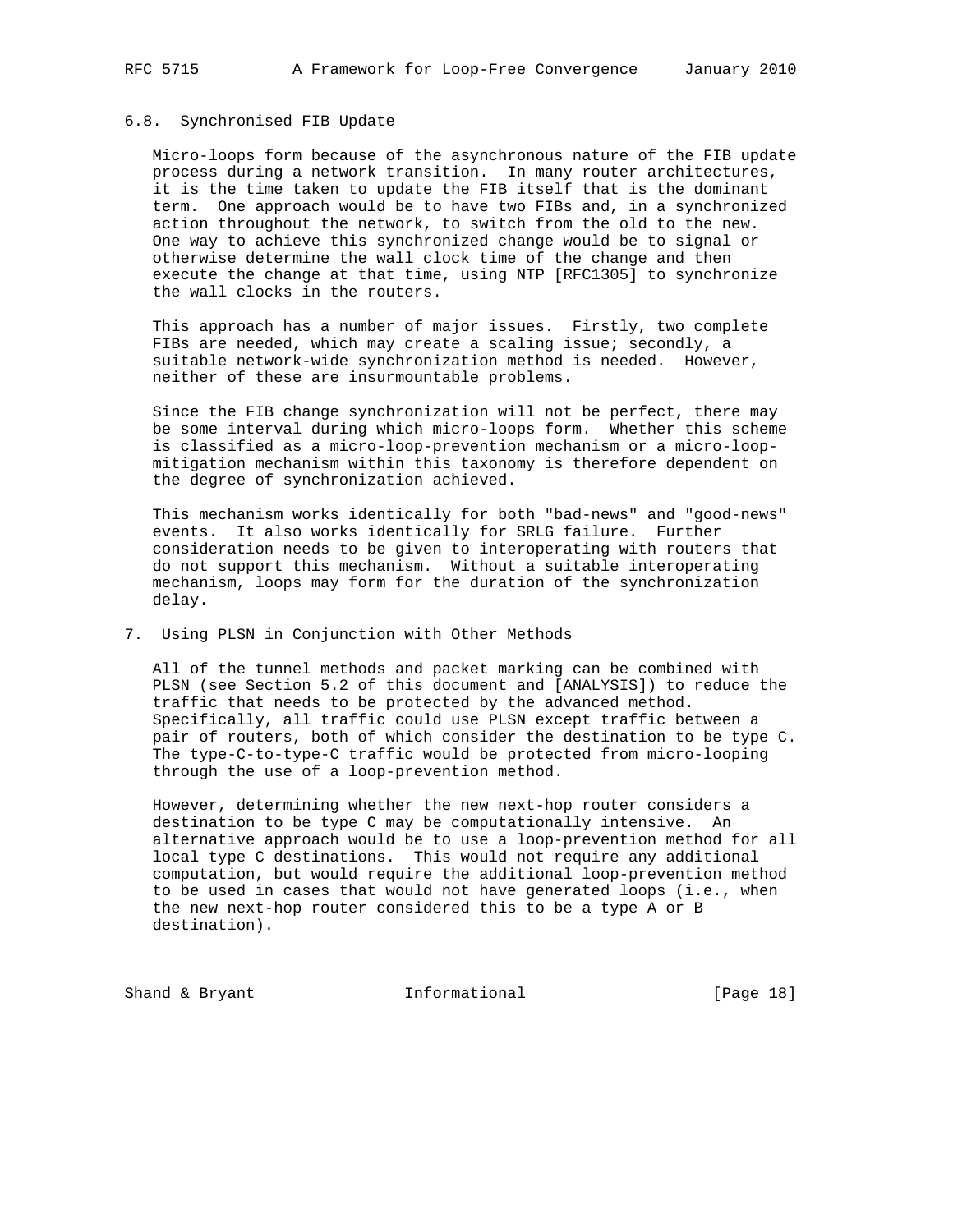The amount of traffic that would use PLSN is highly dependent on the network topology and the specific change, but would be expected to be in the range of 70% to 90% in typical networks.

 However, PLSN cannot be combined safely with ordered FIB. Consider the network fragment shown below:



 On failure of link XY, according to PLSN, S will regard R as a safe neighbor for traffic to D. However, the ordered FIB rank of both R and T will be zero, and hence these can change their FIBs during the same time interval. If R changes before T, then a loop will form around R, T, and S. This can be prevented by using a stronger safety condition than PLSN currently specifies, at the cost of introducing more type C routers, and hence reducing the PLSN coverage.

8. Loop Suppression

 A micro-loop-suppression mechanism recognizes that a packet is looping and drops it. One such approach would be for a router to recognize, by some means, that it had seen the same packet before. It is difficult to see how sufficiently reliable discrimination could be achieved without some form of per-router signature, such as route recording. A packet-recognizing approach therefore seems infeasible.

 An alternative approach would be to recognize that a packet was looping by recognizing that it was being sent back to the place from which it had just come. This would work for the types of loop that form in symmetric-cost networks, but would not suppress the cyclic loops that form in asymmetric networks or as a result of multiple failures.

 This mechanism operates identically for both "bad-news" events, "good-news" events, and SRLG failure.

Shand & Bryant **Informational** [Page 19]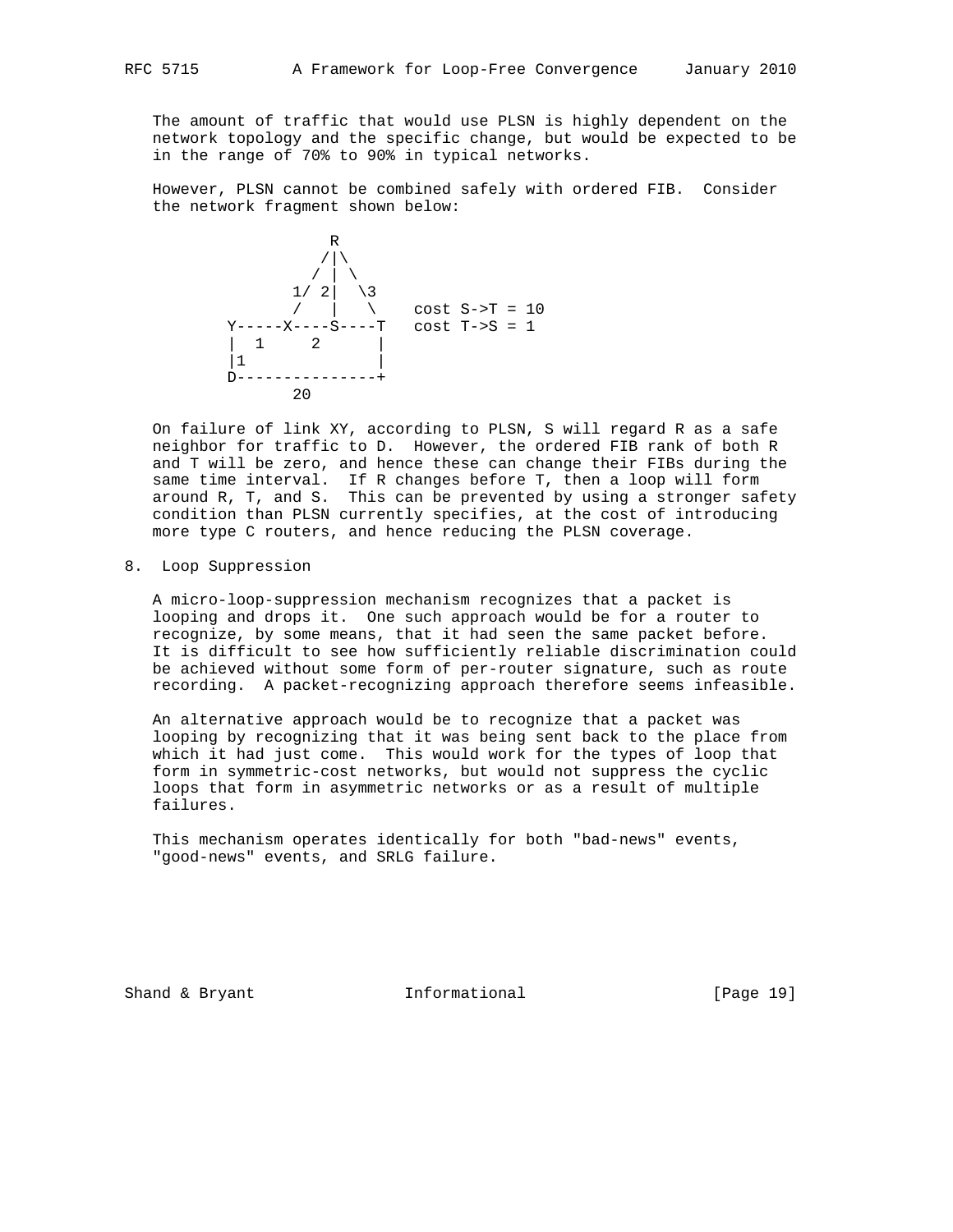#### 9. Compatibility Issues

 Deployment of any micro-loop-control mechanism is a major change to a network. Full consideration must be given to interoperation between routers that are capable of micro-loop control and those that are not. Additionally, there may be a desire to limit the complexity of micro-loop control by choosing a method based purely on its simplicity. Any such decision must take into account that if a more capable scheme is needed in the future, its deployment might be complicated by interaction with the scheme previously deployed.

### 10. Comparison of Loop-Free Convergence Methods

 PLSN [ANALYSIS] is an efficient mechanism to prevent the formation of micro-loops but is only a partial solution. It is a useful adjunct to some of the complete solutions but may need modification.

 Incremental cost advertisement in its simplest form is impractical as a general solution because it takes too long to complete. Optimized incremental cost advertisement, however, completes in much less time and requires no assistance from other routers in the network. It is therefore useful for network-reconfiguration operations.

 Packet marking is probably impractical because of the need to find the marking bit and to change the forwarding behavior.

 Of the remaining methods, distributed tunnels is significantly more complex than nearside or farside tunnels and should only be considered if there is a requirement to distribute the tunnel decapsulation load.

 Synchronised FIBs is a fast method but has the issue that a suitable synchronization mechanism needs to be defined. One method would be to use NTP [RFC1305]; however, the coupling of routing convergence to a protocol that uses the network may be a problem. During the transition, there will be some micro-looping for a short interval because it is not possible to achieve complete synchronization of the FIB changeover.

 The ordered FIB mechanism has the major advantage that it is a control-plane-only solution. However, SRLGs require a per destination calculation and the convergence delay may be high, bounded by the network diameter. The use of signaling as an accelerator may reduce the number of destinations that experience the full delay, and hence reduce the total re-convergence time to an acceptable period.

Shand & Bryant **Informational** [Page 20]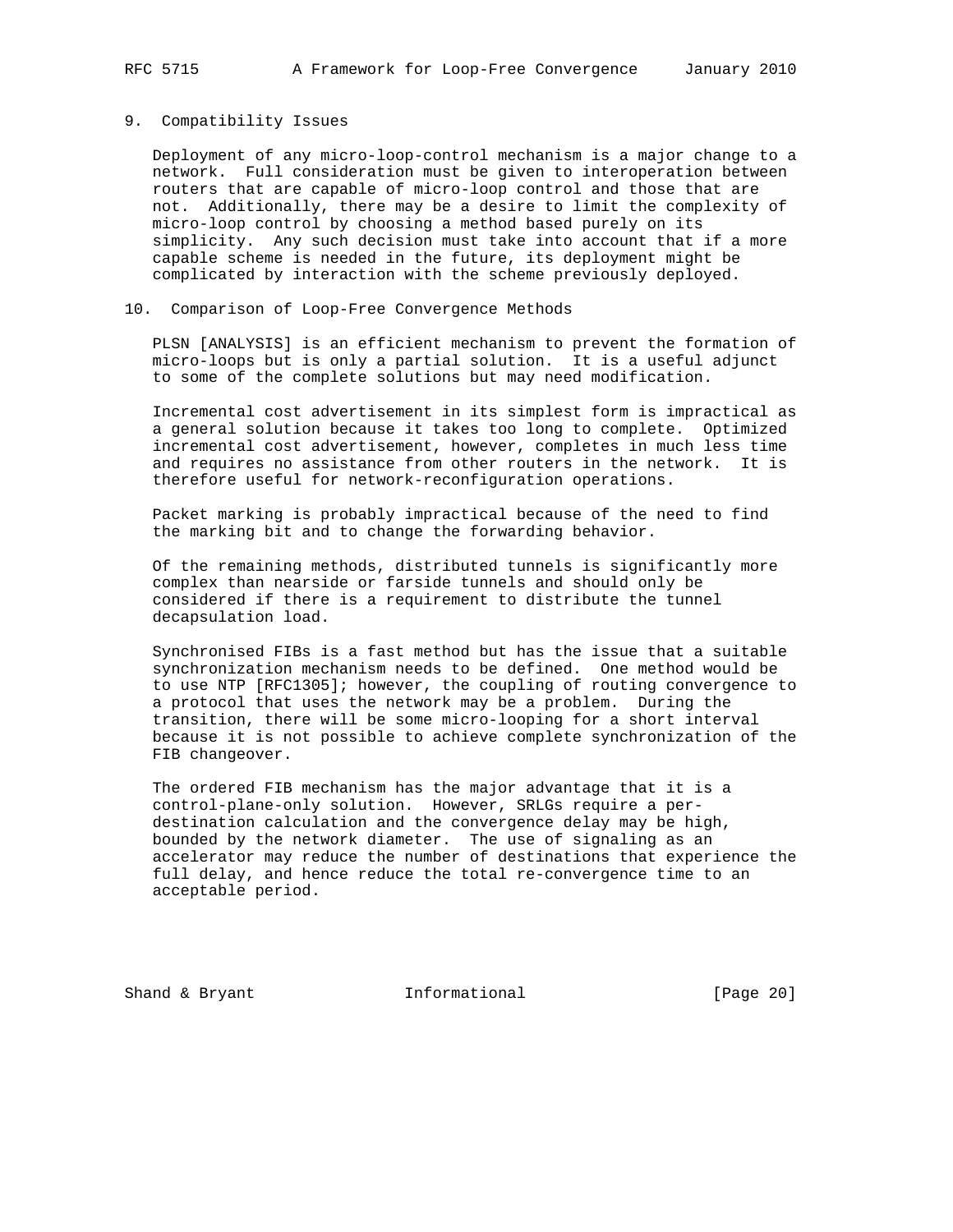The nearside and farside tunnel methods deal relatively easily with SRLGs and uncorrelated changes. The convergence delay would be small. However, these methods require the use of tunneled

 forwarding, which is not supported on all router hardware, and raises issues of forwarding performance. When used with PLSN, the amount of traffic that was tunneled would be significantly reduced, thus reducing the forwarding performance concerns. If the selected repair mechanism requires the use of tunnels, then a tunnel-based loop prevention scheme may be acceptable.

11. Security Considerations

 This document analyzes the problem of micro-loops and summarizes a number of potential solutions that have been proposed. These solutions require only minor modifications to existing routing protocols and therefore do not add additional security risks. However, a full security analysis would need to be provided within the specification of a particular solution proposed for deployment.

12. Acknowledgments

 The authors would like to acknowledge contributions to this document made by Clarence Filsfils.

- 13. Informative References
	- [ANALYSIS] Zinin, A., "Analysis and Minimization of Microloops in Link-state Routing Protocols", Work in Progress, October 2005.
	- [FRR-TUNN] Bryant, S., Filsfils, C., Previdi, S., and M. Shand, "IP Fast Reroute using tunnels", Work in Progress, November 2007.
	- [LF-TIMERS] Atlas, A., Bryant, S., and M. Shand, "Synchronisation of Loop Free Timer Values", Work in Progress, February 2008.
	- [NOT-VIA] Shand, M., Bryant, S., and S. Previdi, "IP Fast Reroute Using Not-via Addresses", Work in Progress, July 2009.
	- [OPT] Francois, P., Shand, M., and O. Bonaventure, "Disruption free topology reconfiguration in OSPF networks", IEEE INFOCOM May 2007, Anchorage.
	- [RFC1305] Mills, D., "Network Time Protocol (Version 3) Specification, Implementation", RFC 1305, March 1992.

| Informational<br>Shand & Bryant | [Page $21$ ] |
|---------------------------------|--------------|
|---------------------------------|--------------|